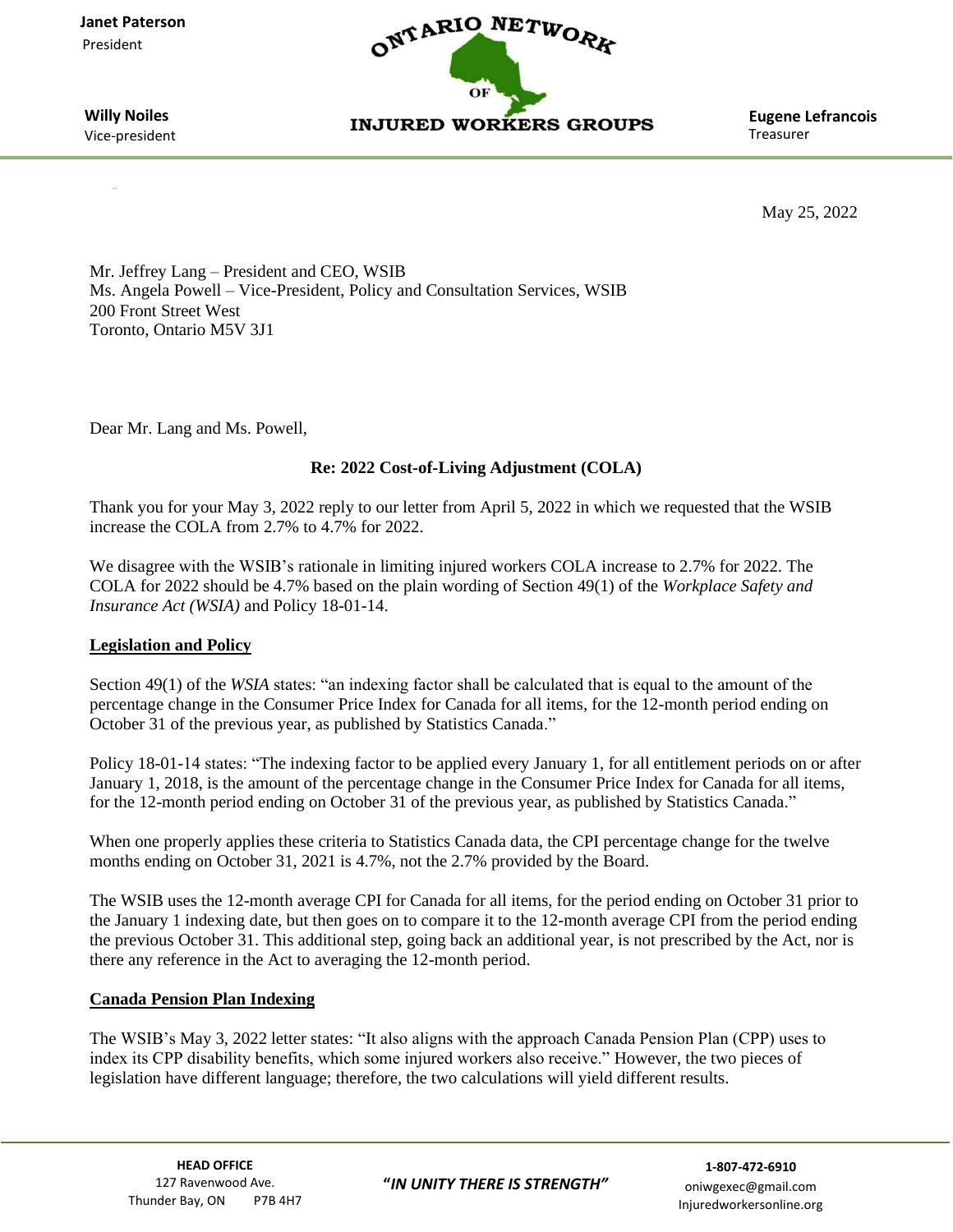Section 43(1) of the *CPP Act* states: "Subject to subsection (2), the Pension Index for each year shall be calculated, in prescribed manner, as the *average* [Emphasis added] for the twelve month period ending October 31 in the preceding year of the Consumer Price Index *for each month in that twelve month period*." [Emphasis added] Unlike the *WSIA* and WSIB Policy 18-01-14, the *CPP Act* explicitly references averaging the 12-month period. The two laws state different things.

## **Long Term Comparison Between the WSIB and ONIWG's Calculation Methods**

The WSIB letter states: "Looking back over the past several years, prior to 2022, the WSIB approach resulted in larger increases overall than the point-in-time comparison approach by Statistics Canada."

Our research found that for the 9 years up to 2021, the WSIB's calculation method resulted in a cumulative amount which was less than 1% greater than ONWIG's calculation method for the same timeframe. Ultimately, over a 9 year period, this amounts to a miniscule difference in the two calculation methods.

In contrast, for 2022, ONIWG's calculation method results in 2% more than the WSIB's calculation method. This difference is significant insofar as the results from one year are more than double and dwarf the results from the preceding nine years combined. This demonstrates the exceptional nature of recent hikes in the inflation rate.

## **Policy 11-01-03 - Merits and Justice**

In a time of heightened economic uncertainty and generationally high inflation, the WSIB should apply the 2022 COLA in line with the Merits and Justice policy.

The WSIB's interpretation of the law and policy provides an unfair result for injured workers in 2022.

At the very least, the language in the *WSIA* permits a range of possible interpretations. On that note, policy 11- 01-03 states:

## **Role of Policy**

"The WSIB develops policies when the Act is silent or ambiguous, or when it permits a number of possible interpretations. Within each policy, the WSIB creates a framework that directs the way decision-makers should act when certain facts and circumstances come before them. If such situations arise, the relevant policies must be followed unless there are exceptional circumstances as described below."

## **Exceptions to relevant policies**

"There may be rare cases where the application of a relevant policy would lead to an absurd or unfair result that the WSIB never intended. Therefore, a decision-maker may depart from a policy if it can be shown that the case has exceptional circumstances that justify doing so.

The decision-maker must clearly identify the exceptional circumstances and explain in the decision why the relevant policy is not applicable."

**"***IN UNITY THERE IS STRENGTH"*

oniwgexec@gmail.com **1-807-472-6910**